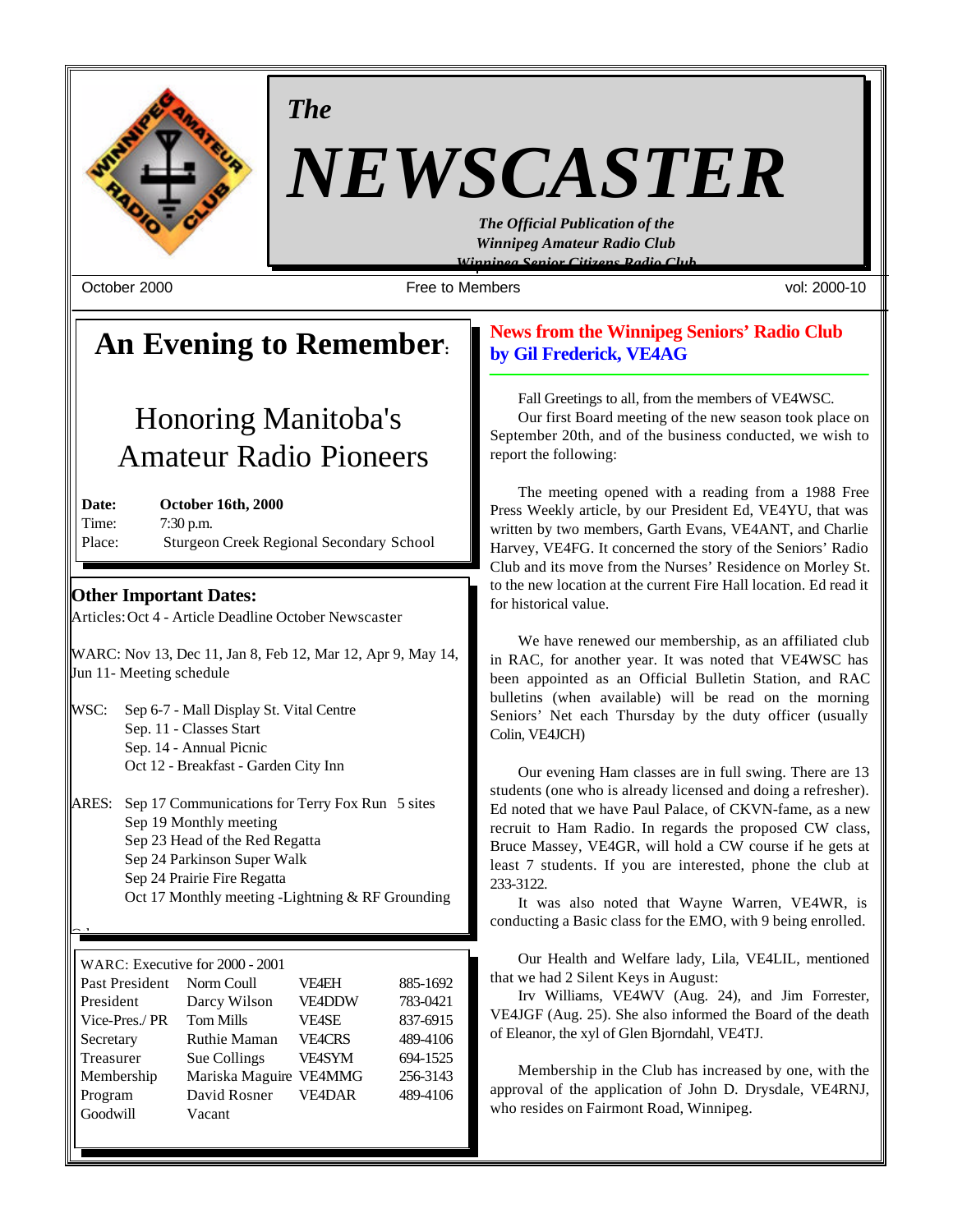Ed, VE4YU, gave his report on the successful PR activity at the St. Vital Centre. 2 modes were demonstrated, and thanks go to those helping in this event: VE4's MKM, WF, SRM, ALF, GNG, AJR, YU, SN, JCM, RCJ, OPC, PLJ (thanks, Louis, for your addition of the packet demo), YG, and EH.

The August breakfast was attended by 35. Our genial conductor, George, VE4GNG, mentioned that this equaled a previous high, but wished we could have had just one more! The picnic at St. Vital Park was attended by 75. As usual, the food was well-prepared and delicious, and the weather cooperated to make this fun for everyone.

For those seniors  $(65+)$  who wish to have the free flu shots this year at a location close to the clubrooms, there will be a clinic set up at 845 Dakota St., and dates and hours are: 23 Oct. from 9-12; 30 Oct. from 9-12, and 2 Nov. from 2-6.

It had been suggested that the Seniors' Club be the Canadian host for the International Peace Garden Hamfest in 2001. A discussion was held, and the decision was 'no'.

Norm, VE4EH, is making up a Memorial Book for Silent Keys of VE4WSC, from Day One. Please check the list at the Club, and if you can add a name of a departed member, please do so.



A notice has been placed on our bulletin board that the Sherlock street maps for Winnipeg will be available at the WARC Flea Market.

The Spice Award was given to George, VE4GNG; while Willard Elliott, VE4WJE (in absencia) got the Broken Clock Award, because a lot of time was taken to discuss the Ham Radio classes.

Adam was presented with a special award: a trophy made up of golf balls in the shape of a dog. Can anyone guess why?

Our next breakfast meeting will be held at the Garden City Inn, McPhillips at Jefferson, on Thursday, October 12, beginning at 9:00 a.m. George would like to beat the record (35), and since we haven't had a breakfast for two months it's time everyone came out. Let's give George that one more he wants!

The next Board meeting will be held on Wednesday, October 18th, at 10:00 a.m.

# **Minutes for W.A.R.C. June 12, 2000 Submitted by Ruthie, VE4CRS**

#### *PRESIDENT WELCOME Darcy VE4DDW*

Darcy opened meeting at 19:30 hours. He thanked everyone for attending and welcomed all for the new year. Introductions of all attending followed. Members attended : 62.

New executive members for the year 2000/2001 were introduced: - VE4CRS Ruthie - secretary, and VE4DAR David - Program Chair.

#### *MINUTES of June 12, 2000 meeting*

Moved by Rick VE4OV, seconded by Michael VE4MJM that minutes of June 12, 2000 meeting be accepted as printed in the newscaster. Carried.

Bob VE4ZAP asked who to contact for Newscaster advertising. Derek VE4HAY to be contacted directly.

#### *TREASURER'S REPORT Susan VE4SYM*

Report for July 2000 (no meeting). Expenses - \$756.28. Revenue - \$266.00. Book balance as of June 30, 2000 - \$3,717.63.

Report for August 2000 - year end (no meeting) Expenses - \$86.95 Revenue - \$ 255.00 Book balance as of July 31, 2000 - \$3,935.68

### *PROGRAM David VE4DAR*

David acknowledged the good work of Tom VE4SE previous program chair.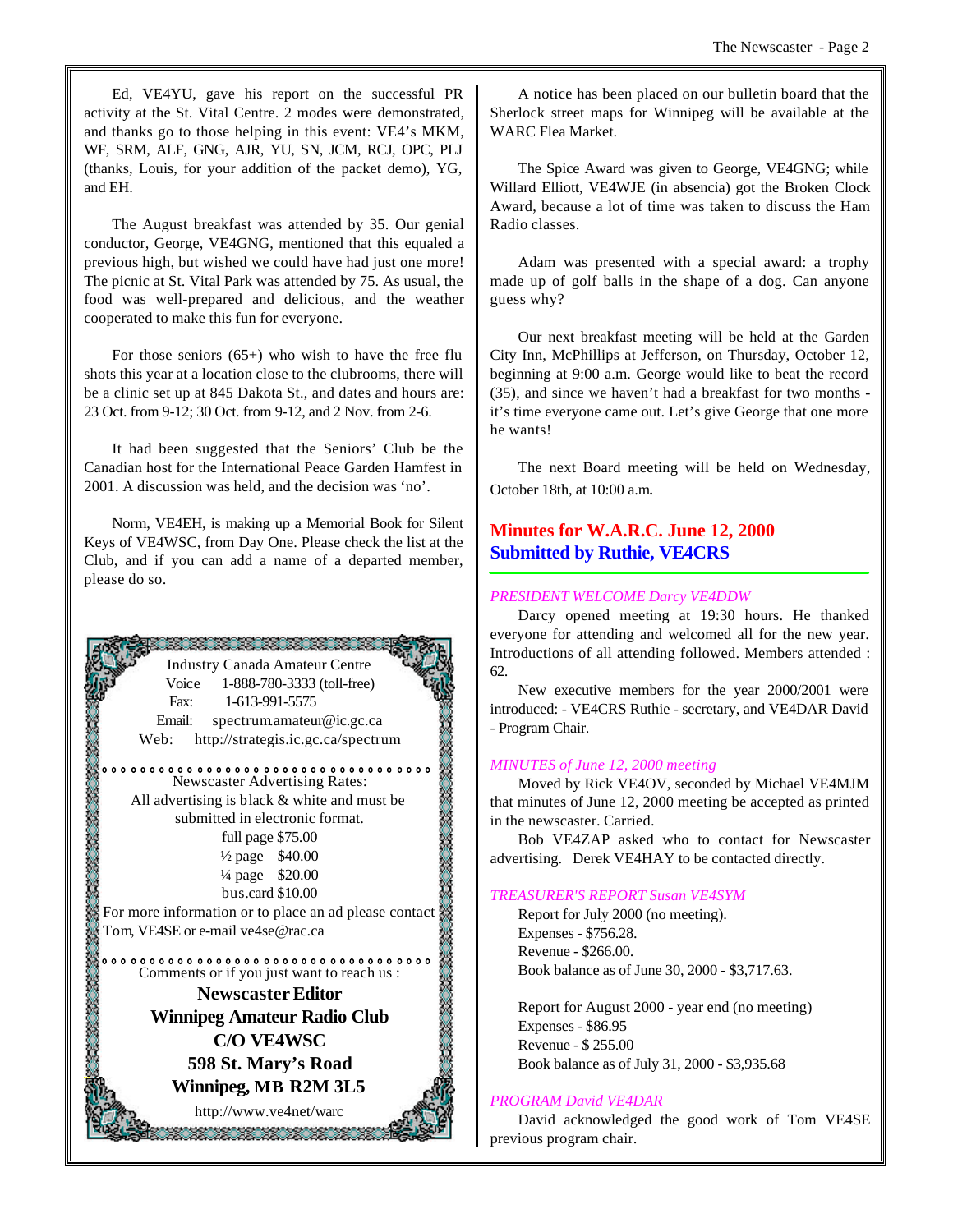Programming needs to consider spectrum of ages and experience, variety of interests and breadth of our hobby.

David aims to encourage new hams and new members; to maintain involvement of members - not just a few doing the work of many. He asked for 2 persons to work with him. He wants to draw on the membership for ideas.

Tonight's program is about RAC's Section Manager by Derek VE4HAY.

October 16, 2000 - Honouring Manitoba's Amateur Radio Pioneers.

November 13, 2000 - Safety First - Amateur Radio and Fire Prevention

December 11, 2000 - Holiday Celebration.

#### *MEMBERSHIP Mariska VE4MMG.*

Memberships due by the end of September, 2000.

Membership prize. Eligible will be those who pay their memberships by the date of the Flea Market, October 22, 2000.

Persons renewing were asked to use membership form in the newscaster.

Indicate on form whether members want the newscaster by regular mail or email but not both.

Discussion followed re newscaster being on the web or email. Will be published on web page and will remain there for 2 months for further reference.

#### *RAC REPORT Rick VE4OV*

Rick VE4OV reported his re-election for a third term as the RAC Midwest Regional Director, for the next 2 years and 4 months. He ran unopposed. He has been a RAC Director for the last 4 and half years.

Rick VE4OV has been appointed to the Canadian Amateur Radio Advisory Board - CARAB.

He reviewed the make-up and goals of the Board. Next Board meeting in Ottawa on Oct. 2, 2000. He mentioned traveling at his own expense and staying with relatives to keep costs to RAC at NIL.

He reported on the issue of reducing the 12 WPM Morse Code Requirement to 5 WPM for full HF access. Still in process. Discussion followed.

Rick announced Dave Snydal VE4XN has been inducted into Canadian Amateur Radio Hall of Fame. Rick reviewed Dave's accomplishments.

#### *WARES Jeff VE4MBQ*

Comprehensive report was in September Newscaster.

Briefing for Terry Fox Run will be here right after this meeting.

Jeff needs 2 volunteers for the Red Regatta, Sat. September 23, and Prairie Fire Regatta, Sun. September 24.

#### *DX SLEUTHS Adam VE4SN*

Adam VE4SN reported the tragic passing of his East Timor contact, one of the three who were massacred there. East Timor is still on the air.

He recommended trying the 12 and 17 m. bands.

The 23rd cycle peaked in July; some say it will peak next July. There are good openings on HF bands.

#### *FIELD DAY Ed VE4YU*

Ed VE4YU reported that Field Day was fantastic. Write-ups appear in the September, 2000 newscaster.

#### *NEW BUSINESS*

Darcy informed members that the fall Flea Market will be held at Victoria Heritage Community Club on October 22, 2000. He asked for volunteers for chairing the event, and for helping on the various sub-committees. One person cannot be responsible for the whole event. He gave a brief description of sub-committees. He stressed that without volunteers, there could be no Flea Market.

Roy VE4EN mentioned that the MRS manuals were being distributed among the MRS members.

Bob VE4ZAP inquired about VE4APA.

Larry VE4CPU brought members attention to the article about radio protocol, page 6 of the September, 2000 Newscaster. He is of the opinion that it was untactful, and requested the editor to research articles before printing.

#### *GOOD AND WELFARE*

Rick VE4OV told the members that G5RV Louis Varney and W1ICP, Lew McCoy are Silent Keys. He briefly reviewed their history.

#### *PRESENTATION by Derek VE4HAY*

Derek is the new Manitoba Section Manager for RAC. His presentation was about the position and his duties.

Meeting adjourned at 21:45 hours.

### **An Evening to Remember: Honoring Manitoba's Amateur Radio Pioneers**

And what an evening it's going to be! WARC has invited the Winnipeg Senior Citizens Radio Club as special guests. Other clubs have been notified. The whole idea is to get a sense of what it was like in earlier days.

The program gets started with brief histories of WARC and the Winnipeg Seniors Club. You'll hear about WARC's Pioneer Award. Silent Keys will be remembered. The Grand Finale will be a panel of "Old Timers" sharing their experiences.

Expect this to be one of the best "Eye Balls" in a long time. We hear that folks who don't usually get to these affairs are planning to attend. Make sure you don't miss it!

See you Monday, October 16 at Sturgeon Creek Collegiate at 730 pm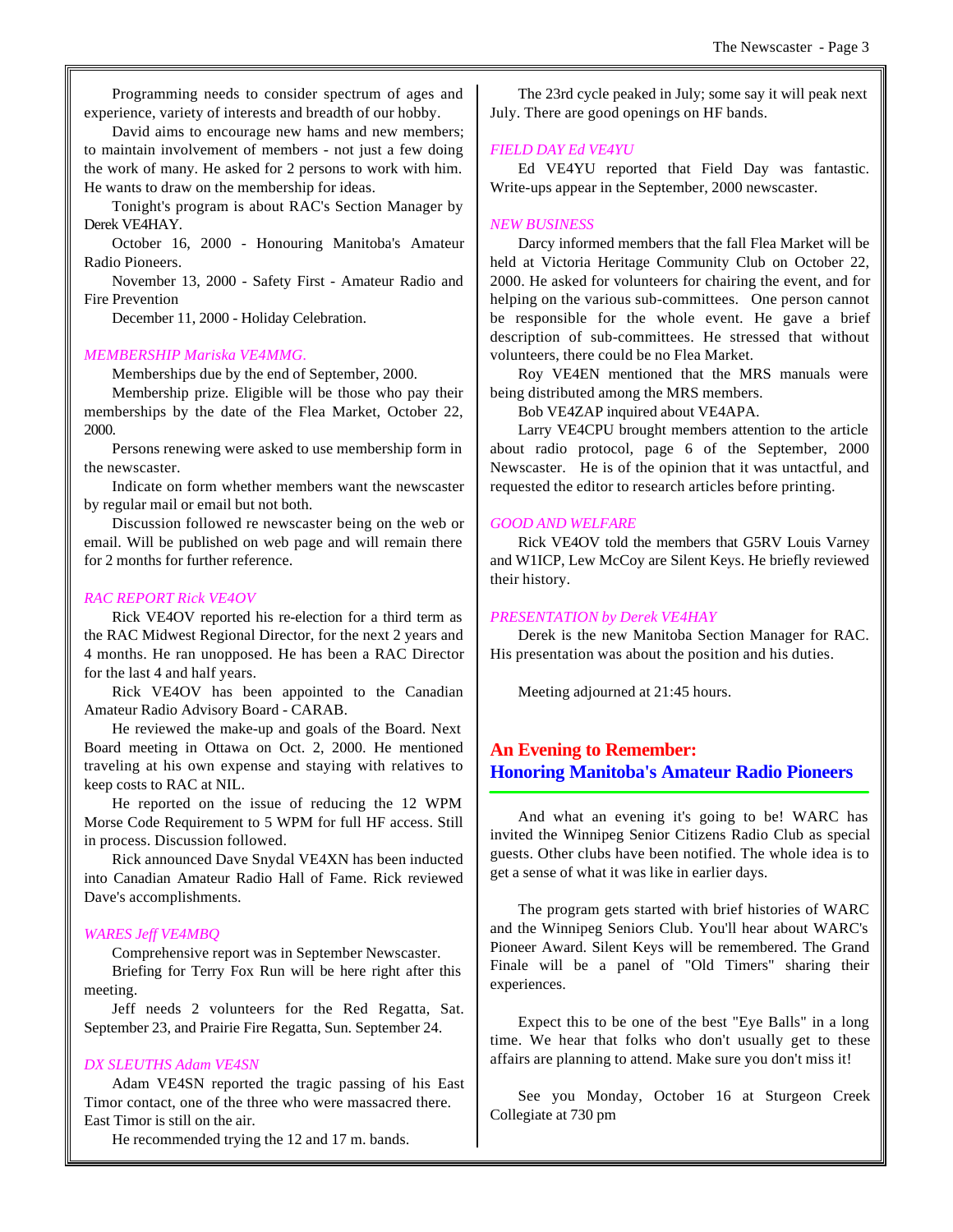# **Winnipeg ARES Report by Jeff, VE4MBQ - Winnipeg EC**

September was a very busy month for WPGARES. Our AGM was held 19SEP with approval of the 1999-00 Financial Statement, approval of the 2000-01 Budget, Emergency Coordinator's Annual Activity Summary (it's on our web-site) and election of the 2000-01 Executive. As promised, the URL for the cross-Canada bike ride next summer is: www.cyclingforchildren.com

The 2000-01 WPGARES Executive is:

| President      | Richard Kazuk VE4KAZ   |
|----------------|------------------------|
| Vice President | <b>Tom Mills VE4SE</b> |
| Treasurer      | <b>Jim Ross VE4AJR</b> |
| Secretary      | Dick Maguire VE4HK     |
| Fundraising    |                        |
| Co-Chairs      | Mariska Maguire VE4MMG |
|                | Dick Maguire VE4HK     |

Sixteen ARES members covered 34 on-call shifts for CANWARN Station VE4WWO. The "season" ran 15MAY-10SEP. There were five formal CANWARN nets and a couple of informal ones. Thanks to VE4s: ACX, AJR, EH, ESX, GWN, HAY, HAZ, HGD, HK, KAZ, KU, MBQ, MMG, RCJ, WF, WTS.

WPGARES volunteers provided amateur communications for three public service events:

Terry Fox Run SUN 17SEP had 20 operators at five locations. Thanks to VE4s: AJR, AND, CLK, CRS, DAR, DL, GWB, GWN, HK, KAZ, KU, MBQ, MJM, MMG, RST, SN, SYM, TRO, WF, YU. Special thanks to Ben VE4BBB from Prairie Mobile Communications for allowing us to utilize VE4CNR.

Head of the Red Regatta SAT 23SEP had 10 operators, both on shore and marine mobile. Thanks to VE4s: ACX, GWB, HAY, HK, KAZ, KU, MJM, MMG, RCJ, VID, WF. Special thanks to Yori VE4ACX for use of VE4TWO portable repeater and to Garth VE4GWB for supplying a motorboat.

Parkinson Superwalk SUN 24SEP had 5 operators, somewhat less than planned but things went well, and the organizers were happy. Thanks to VE4s: AJR, AND, GWN, HK, MMG

Prairie Fire Regatta SUN 24SEP had 14 operators, on shore and marine mobile. Thanks to VE4s: ACX, BUG, DAN, DDW, GWB, GRM, HAY, JHJ, KAZ, MAQ, MAT, MJM, RCJ, WF. Special thanks to Yori VE4ACX for use of VE4TWO portable repeater and to Richard VE4KAZ for bringing his Zodiac. The Prairie Fire Regatta was Public Service Event number 51 for WPGARES.

I would like to thank Jim VE4AJR, Derek VE4HAY, Dick VE4HK, and Richard VE4KAZ for each looking after some

aspect of WPGARES operations while I was in Edmonton at a Nuclear Medicine meeting.

WPGARES is now registered with Radio Amateurs of Canada as an Affiliated Club. Those members who ordered WPGARES golf-shirts should monitor the MRS net for pickup information. The shirts are \$30 each, payment via cheque made payable to "Winnipeg ARES" is the preferred method of payment. Our Fundraising Committee has Sherlock's 6th Edition street guides available for purchase for \$11/book (regular retail is \$12.95 plus tax) - they will be available at the OCT WPGARES meeting, OCT WARC Flea Market, and possibly OCT WARC meeting.

The next WPGARES monthly meeting is TUE 17OCT 1900h at Sir Wm Stephenson Library 765 Keewatin St. Guest speaker Rick Lord VE4OV will be giving us a presentation on "Lightning and RF Safety around the shack"

# **Membership Report By Mariska, VE4MMG**

WARC Membership renewals become due at the end of Sept 2000 for the up coming year. Please consider renewing. See application form in the Newscaster. Membership dues are \$15.00 per person for the 2000-2001 year.

I will be taking membership renewals before the WARC meeting or at the Flea Market that will be held on October 22. Or the renewals can be sent to:

WARC Attention: Membership c/o VE4WSC 598 St. Mary's Rd Winnipeg , MB R2M 3L5

You will have the choice of receiving your Newscaster either by e-mail or by regular mail but please indicate which version you want. We will require your e-mail address to send it by e-mail.

Please renew today and continue to enjoy the company of your fellow Hams.

WARC meetings are held on the second Monday of each month September to June. When the Monday falls on a statutory holiday, the meeting is held on the third Monday of the month. Meetings are at Sturgeon Creek Collegiate, starting at 1930 hrs.

# **Radio History By Vern, VE4VQ**

After Samuel F. B. Morse had invented the telegraph, he put on a public demonstration of it.

The message he sent is to be found in Numbers 23, 23.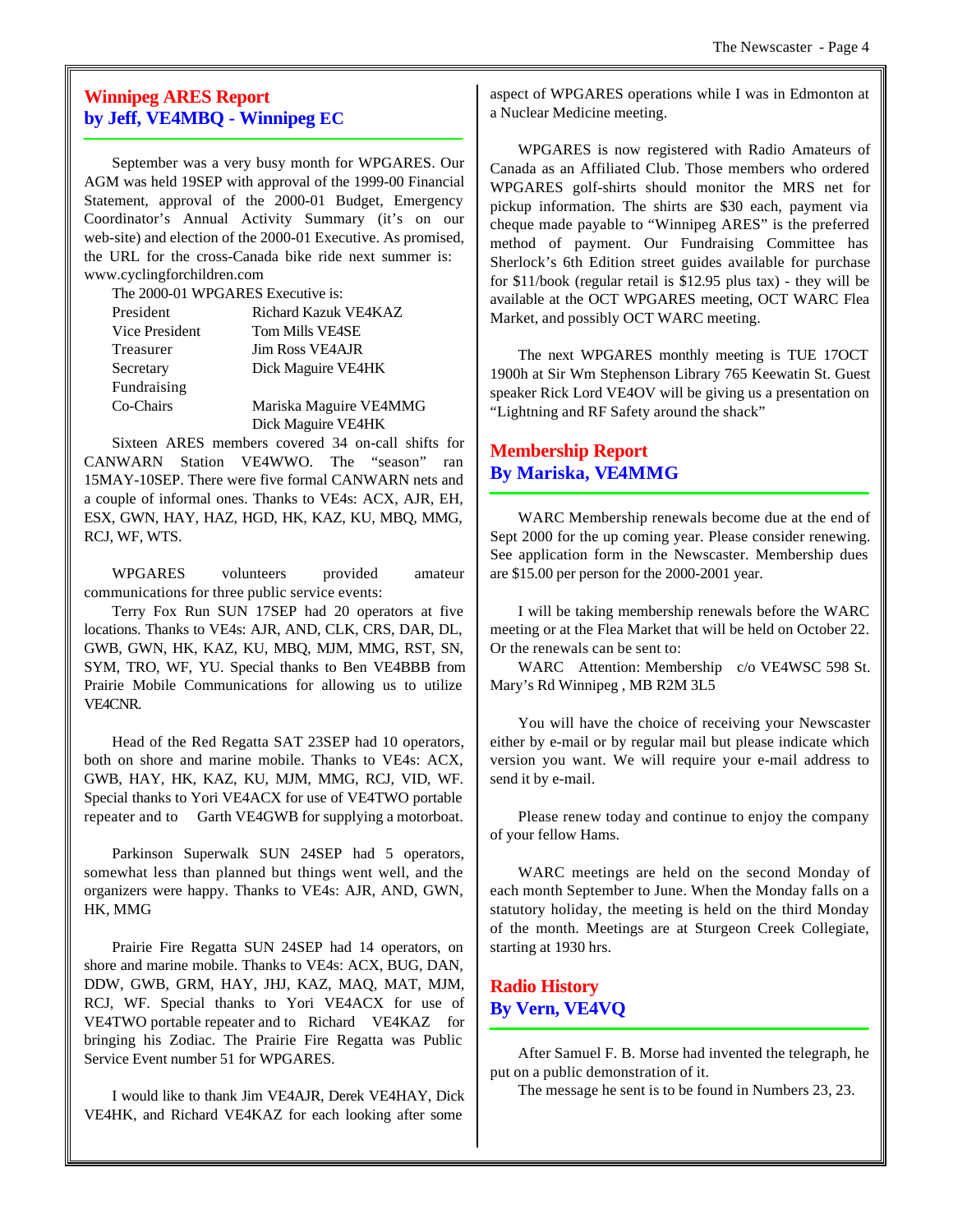# **RAC Bulletins**

#### **www.rac.ca/~racnews/othernotices/racbullemail.htm**

#### *RAC Bulletin 00-076E*

Call for Nominations

The Secretary of Radio Amateurs of Canada is pleased to announce the results of the Call for Nominations for the positions of Director for the Atlantic, Ontario North, Midwest and Pacific regions.

The following Directors have been re-elected unopposed in their respective regions:

William J. Gillis, VE1WG, Atlantic Region Rick M. Lord, VE4OV, Midwest Region Dennis Livesey, VE7DK, Pacific Region

The three candidates will assume their next two-year term of office beginning January 1, 2001.

As no nominations were received for the region of Ontario North, a second call for nominations will appear in the November/December issue of The Canadian Amateur magazine.

Dawn MacKay, VE1MAK Secretary, Radio Amateurs of Canada Inc.

#### *Space Bulletin 009 ARLS009*

From ARRL Headquarters ARLS009 AO-27 is back on the air!

The AO-27 satellite has returned to analog Amateur Radio service. AO-27 ground controller Chuck Wyrick, KM4NZ, reports the satellite showed up on its first North American daylight pass on September 9.

Wyrick advises operators to wait until they hear the satellite in analog mode--ie, no data being sent--before transmitting on the 145.850 MHz uplink frequency. AO-27's downlink is 436.797 MHz.

Wyrick says the AO-27 analog FM repeater will be turned off for a few days at a time over the next few months so ground controllers can gather whole orbital data to verify the health of the satellite.

AO-27's computer crashed July 31, and it took more than one attempt to reload the software and get the satellite up and running again.

"A lot of work has saved AO-27 for many more enjoyable amateur QSOs,'' Wyrick said in a posting to the AMSAT bulletin board.

### **Contest Calendar**

| October  |           |                                        |
|----------|-----------|----------------------------------------|
| 01       | 0700-1900 | SSB RSGB 21/28 MHz Contest             |
| 03       | 0700-1000 | CW German Telegraphy Contest           |
| 07       | 0000-2400 | PSK31 The PSK31 Rumble                 |
| 07-08    | 1000-1000 | <b>SSB Oceania DX Contest</b>          |
| 07-08    | 1200-1200 | CW/SSB F9AA Cup Contest                |
| 07       | 1500-1859 | <b>SSB EU SPRINT Autumn</b>            |
| 07-08    | Periods   | <b>HELL International HELL-Contest</b> |
| 07-08    | 1600-2200 | CW/SSB California QSO Party            |
| 07-08    | 2000-0200 | <b>SSB IBERO American Contest</b>      |
| 08       | 0700-1900 | CW RSGB 21/28 MHz Contest              |
| 11-13    | 1400-0200 | CW YLRL Anniversary Party              |
| 14-15    | 1000-1000 | <b>CW Oceania DX Contest</b>           |
| 14-15    | 2 periods | CW/SSB Pennsylvania QSO Party          |
| 14       | 1500-1859 | <b>CW EU SPRINT Autumn</b>             |
| 14       | 1700-2100 | <b>CW FISTS Fall Sprint</b>            |
| 15       | 0000-0200 | CW Asia-Pacific Sprint                 |
| 21-22    | 0000-2400 | RTTY JARTS World Wide RTTY             |
| 21-22    | 0000-2400 | All Rhode Island QSO Party             |
| 21-22    | 1200-2400 | CW QRP ARCI Fall QSO Party             |
| 21-22    | 1500-1500 | CW/SSB Worked all Germany              |
| 22-23    | 1800-0200 | CW/SSB Illinois QSO Party              |
| 25-27    | 1400-0200 | SSB YLRL Anniversary Party             |
| 28-29    | 0000-2400 | SSB CQ W W DX Contest                  |
|          |           |                                        |
| November |           |                                        |
| 01-07    | 0000-2400 | <b>CW HA QRP Contest</b>               |
| 05       | 2 periods | <b>CW HSC Contest</b>                  |
| 04-05    | 1200-1200 | All Ukrainian DX Contest               |
| 04-06    | 2100-0300 | <b>CW ARRL Sweepstakes</b>             |
| 04-06    | 2100-0300 | CW Collegiate Championship             |
| 04-05    | 2 periods | <b>CW/SSB IPA Radio Club Contest</b>   |
| 10-12    | 2300-2300 | SSB Japan International DX Contest     |
| 11-12    | 0000-2400 | RTTY Worked All Europe DX              |
| 11       | 0000-2400 | <b>CW/SSB ALARA-Contest</b>            |
| 11-12    | 1200-1200 | <b>CW OK/OM DX Contest</b>             |
| 18-19    | 1200-1200 | <b>CW LZ DX Contest</b>                |
| 18-19    | 1400-0800 | CW IARU 160m Contest                   |
| 18-20    | 2100-0300 | <b>SSB ARRL Sweepstakes</b>            |
| 18-20    | 2100-0300 | <b>SSB Collegiate Championship</b>     |
| 18-19    | 2100-0100 | CW RSGB 1.8MHz Contest                 |
| 25-26    | 0000-2400 | CW CQ W W DX Contest                   |

*Parkside Appliance & Electronics*



**Sales & Service of Computers & Software Home repairs offered**

**John, VE4JNF 386 Belvidere Street 885-9278 www.escape.ca/~ve4jnf ve4jnf@escape.ca**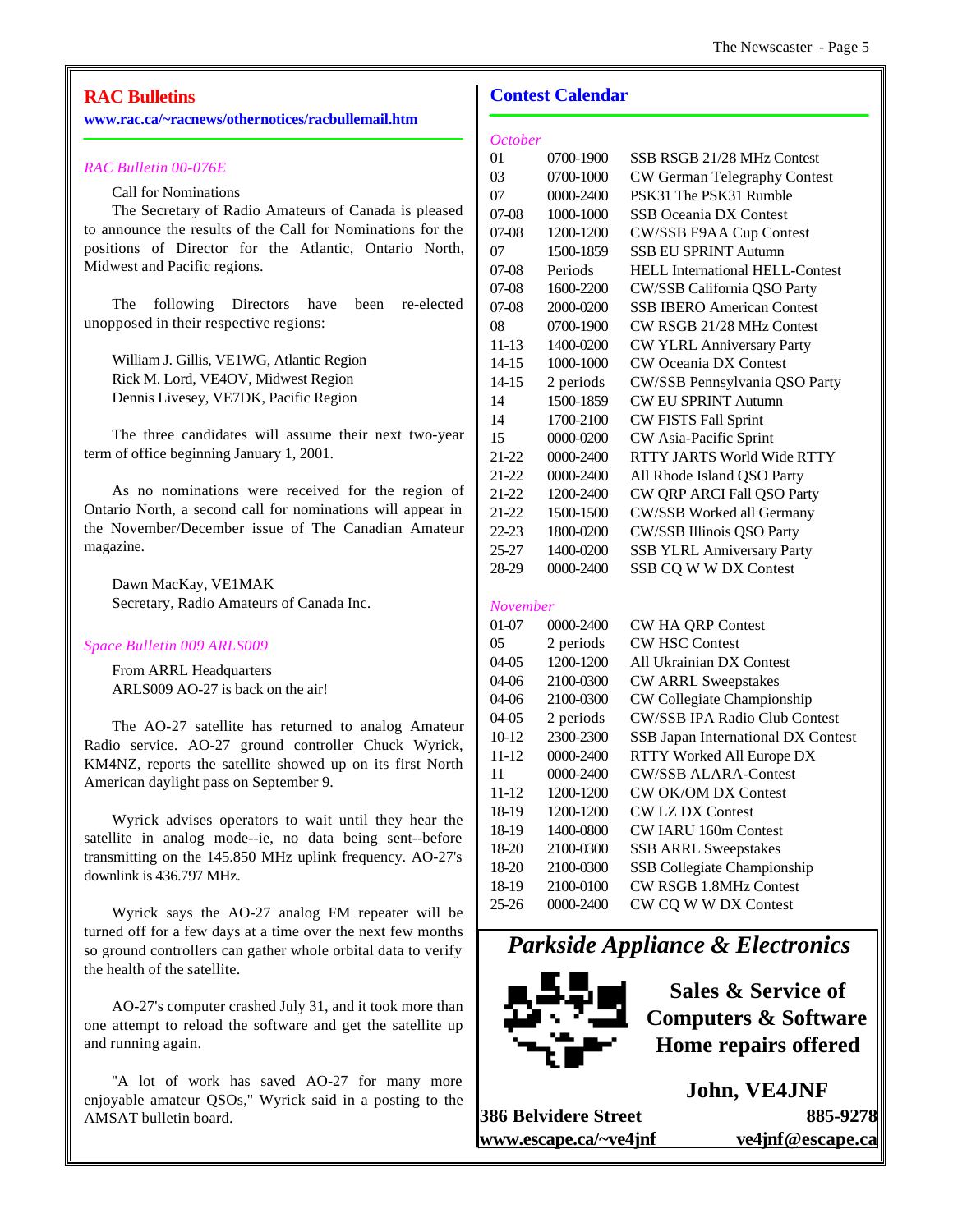$\overline{\mathbf{u}}$ 

| <b>Tower Costs</b><br><b>By Bob, VE4RCJ</b>                                                                                                                                                                                                                    |                     | The base required 12 ft deep holes 12 inches<br>in diameter. This required a commercial piling drill<br>mounted on the back of a truck. Got within 1 foot                                                                         |                     |
|----------------------------------------------------------------------------------------------------------------------------------------------------------------------------------------------------------------------------------------------------------------|---------------------|-----------------------------------------------------------------------------------------------------------------------------------------------------------------------------------------------------------------------------------|---------------------|
| As some of you may know I have been in the process of<br>putting up a tower with a Cushcraft A4S beam. The beam is<br>now up and working well. The following is a summary of the                                                                               |                     | of the house. Holes drilled in 15 minutes. A<br>bargain at                                                                                                                                                                        | \$133.75            |
| costs involved.                                                                                                                                                                                                                                                |                     | Steel for the base                                                                                                                                                                                                                | \$173.21            |
| I obtained the antenna, tower and rotator<br>from an estate sale in Saskatoon while living<br>there. A real bargain at                                                                                                                                         |                     | The piles for the legs were poured first and<br>then the slab which tied them together. Since<br>both loads of concrete were less than the<br>minimum load a surcharge was paid on both                                           |                     |
| The Antenna needed new trap end covers                                                                                                                                                                                                                         | \$600.00<br>\$24.00 | loads. Concrete costs                                                                                                                                                                                                             | \$239.04            |
| The tower needed new legs as the previous                                                                                                                                                                                                                      |                     |                                                                                                                                                                                                                                   | \$206.37            |
| ones were in the old concrete base.                                                                                                                                                                                                                            | \$85.60             | Note that in Winnipeg the ground is quite<br>fluid. A hole drilled today may fill in before                                                                                                                                       |                     |
| In order to build a structure over 35 feet in<br>height in residential areas in Winnipeg a zoning<br>variance is required. While it can be argued that<br>only IC has the right to control the building of<br>towers a careful reading of IC's documents would |                     | tomorrow. Plan on pouring the concrete as soon<br>as possible after drilling the holes. Remember to<br>specify to the concrete company that the<br>concrete is for piles. An additive is added to<br>prevent damage from alkali.  |                     |
| lead you to the conclusion that they would<br>provide little support and besides the city has<br>lawyers on retainer. I had previously canvassed<br>my neighbors so there was no opposition. The<br>only cost was the City fee for a zoning variance           | \$163.22            | A local friend to the amateur community<br>installed the tower. It took about 5 hours as the<br>antenna had to be assembled while held vertically<br>half way up the tower in order to clear power,<br>cable and telephone lines. |                     |
| After obtaining a variance a building permit<br>is required. No argument here as the city is                                                                                                                                                                   |                     | Again a bargain at                                                                                                                                                                                                                | \$200.00            |
| morally and legally required to ensure the safety<br>of any structure being erected within its<br>boundary.                                                                                                                                                    |                     | From a legal point of view a tower is an<br>"attractive nuisance" much like a swimming pool.<br>You have a legal duty to prevent climbers                                                                                         |                     |
| I originally applied for a tower 56 ft high and                                                                                                                                                                                                                | \$61.02             | particularly the young. If you don't have a locked                                                                                                                                                                                |                     |
| compromised with the city planner at 48 feet. This<br>required different plates to be purchased for the<br>rotator and the rotator bearing but the tower went<br>from a medium duty to a heavy duty tower and                                                  |                     | fence around your lot both ARRL and RAC<br>recommend a climbing shield over the bottom 8<br>feet of tower. A suitable plan can be found in the<br>The ARRL Antenna Book. Made of 18 Gauge<br>galvanized steel it cost             |                     |
| could carry a higher wind load antenna.                                                                                                                                                                                                                        | \$70.00             |                                                                                                                                                                                                                                   | \$140.00            |
| The city required building plans for the base<br>to be certified by an engineer certified and                                                                                                                                                                  |                     | Assorted cable, wires, grounding rods<br>connectors lightning surge protectors etc                                                                                                                                                | \$300.00            |
| practicing in Manitoba. The charge for a set of<br>blueprints (not including a supervisory fee) was                                                                                                                                                            |                     | Total cost                                                                                                                                                                                                                        | \$2823.61           |
| If you know a friendly engineer you can save<br>a lot of money. If you are installing a Delhi<br>DMXHD-48 you may be able to use my plans as<br>they specify that they are for that tower. If you                                                              | \$428.00            | I opted to install a 40 Metre kit on the beam.<br>This added a third pair of traps to the driven<br>element so that it acts as a rotating dipole.                                                                                 |                     |
| are installing a different tower you are out of luck<br>You will also require the loads on the tower legs                                                                                                                                                      |                     | Total cost including 40 metre kit                                                                                                                                                                                                 | 270.00<br>\$3093.61 |
| at failure for the engineer. These should be<br>available from the tower manufacturer.                                                                                                                                                                         |                     | Was it worth it? Absolutely. Signals that I can't even<br>hear on the vertical are S3 on the beam. Even more to the<br>point when operating barefoot I get returns in the middle of                                               |                     |

pileups that I never would have received on the vertical.

# **Tower Costs** By Bob, V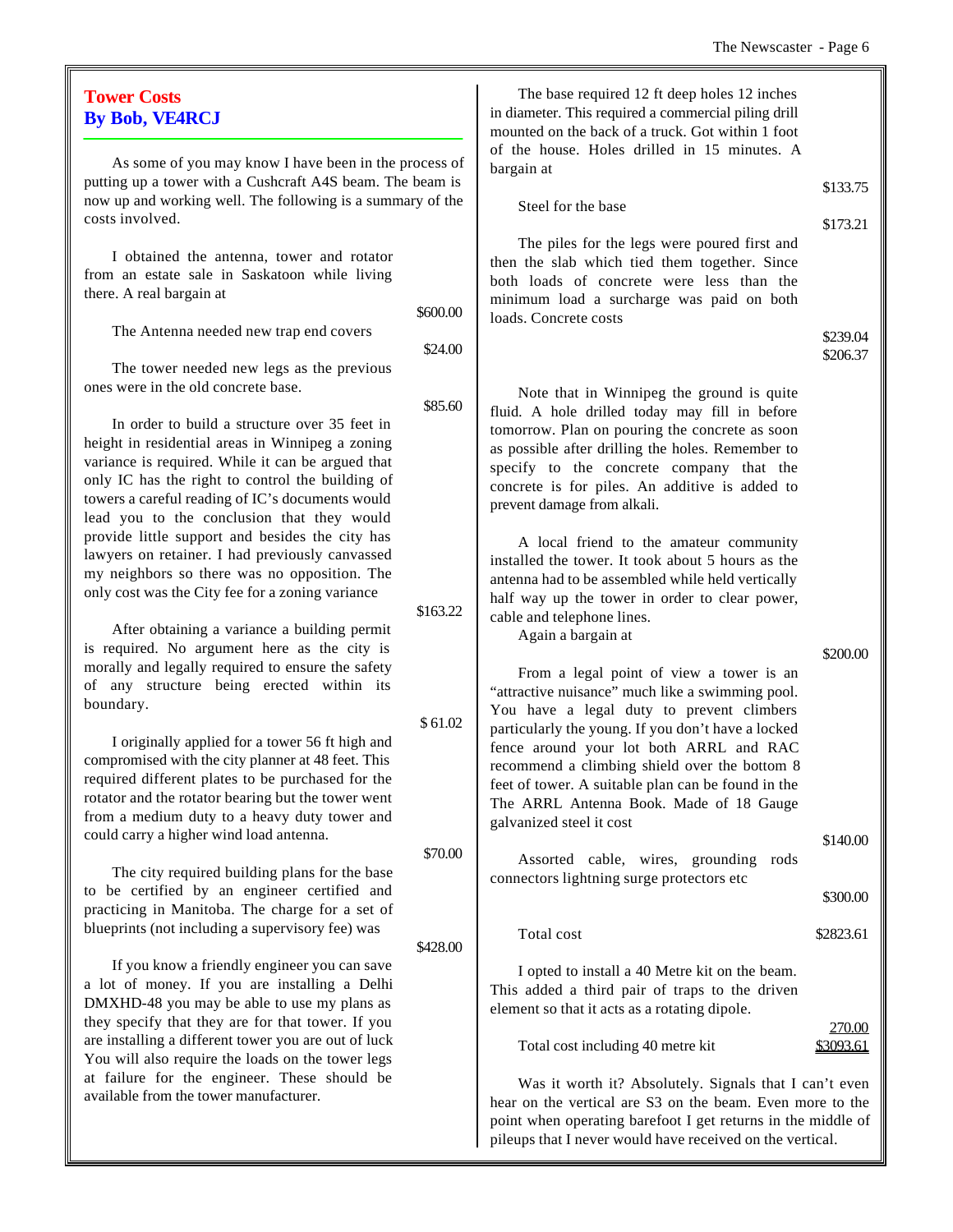On 40 metres the beam works very well. It is much quieter than the vertical or the wire antenna that I have installed. It is not very directional as it is only 50 feet in the air and is therefore less than one half wavelength above the ground. However when pointed East-West the Mexican radio stations are much less of a bother.

# **A Tempest About Antennas Submitted by Vern VE4VQ**

The June 2000 issue of Sciences et Avenir has a 3-page article in which the effects of the e-m radiation from the repeaters used by cell-phones is discussed. One of the two inserts follows: (translation from French)

Are the French more resistant than their neighbours?

SFR (Cégétel) recommends installing a security barrier around the perimeter of any relay station on a roof. At the rear of the relay the barrier should be 0.5 metres from the antenna while at the front it should be 2.5 metres since it is there that the radiation is greatest. This latter figure is increased to 20 metres by our Swiss neighbours, to 30 metres in Belgium, and to a little less than one hundred metres in Italy and in Scotland.

Are we (i.e. the French) less sensitive to micro-waves than our European friends? In fact, we do not even apply the same recommendations. French operators have satisfied themselves with those advanced on July 12, 1999, by the Council of the European Union which recommends a limiting value for the electrical field of 41 volts per metre (V/m). Beyond 2.5 m, you must not stay longer than 6 minutes.

Gianni Tamino (rapporteur before the European Parliament) has formulated other recommendations for the Director-General for Health to follow. These recommend a value for the electrical field of 1 V/m. The Swiss and the Belgians take this value into consideration while the Italians and the Scots go even further in their concern.

Basing their decisions on these recommendations, a dozen judicial actions connected to the presence of repeaters on rooves are under way in France today. The courts have already ruled on two of them as presenting a risk but both rulings have been appealed.

While waiting, the owners of apartments must understand that they are free to refuse repeaters on their buildings. For those who already have one or more, they are expected to respect the law; panels must mark out precisely the security perimeter of 2.5 metres. But pay attention, Syndics. Since there is no obligation on you to inform the residents in your building, all antennas mounted on the roof of your building are your responsibility. In case of an accident, you may well find yourselves faced with an "inexcusable mistake".

### **Radio News from the net**

#### *Phase 3D set to launch October 31st*

AMSAT-DL Executive Vice President Peter Guelzow, DB2OS made the following announcement today:

"Arianespace and AMSAT-DL are pleased to announce that the official date of launch for Ariane Flight 507, on which P3D will fly, has been brought forward to October 31, 2000," said DB2OS, adding, "this is the start of the launch window and is the first date at which the launch could take place." For more information, set your browser to http://www.amsat.org or monitor AMSAT bulletins on packet.

#### *World AR Day 2001 focus on disaster communication*

The International Amateur Radio Union has chosen the theme for next year's World Amateur Radio Day, marked for April 18, 2001. The topic will be "Providing Disaster Communications: Amateur Radio in the 21st Century". It is hoped that this will help dispel the notion that technological changes have bypassed and diminished the future role of the Amateur Service.

#### *ARISS "Amateur Radio aboard the International Space Station".*

Last week, the Space Shuttle Atlantis carried the key that will open the door to human space flight on the International Space Station. Its seven member crew prepared the ISS for its first residents. They have outfitted the Zvezda, the Service Module that will provide living quarters for the first teams of astronauts and cosmonauts.

Atlantis carried more than 5 thousand pounds of hardware and one of the major items, the first ISS amateur radio station. The STS-106 crew did not fire it up. Instead it will be stored in the Zarya, called the F G B module, awaiting arrival of the Expedition One crew.

The STS-106 Crew attached power, data and communication cables to the Service Module -- and the Zarya Control Module prior to entering the ISS Tuesday.

The United States has provided hand held equipment for 2 meters and 70 centimeters. The Russians have provided ports so that antennas can be mounted outside the Service Module. An Italian team designed and built the antennas and a German team built sophisticated repeater stations that will allow crews to make daily reports on their activities, while also improving the quality of contacts with the men and women aboard the station. U S and Russian teams have trained the astronauts and cosmonauts in operating the equipment.

ARISS "Amateur Radio aboard the International Space Station" has a bright future. More than a million and a half licensed hams worldwide will share in the fun of living and working in space.

For more information about Canadian involvement, visit the ARISS page on this web site: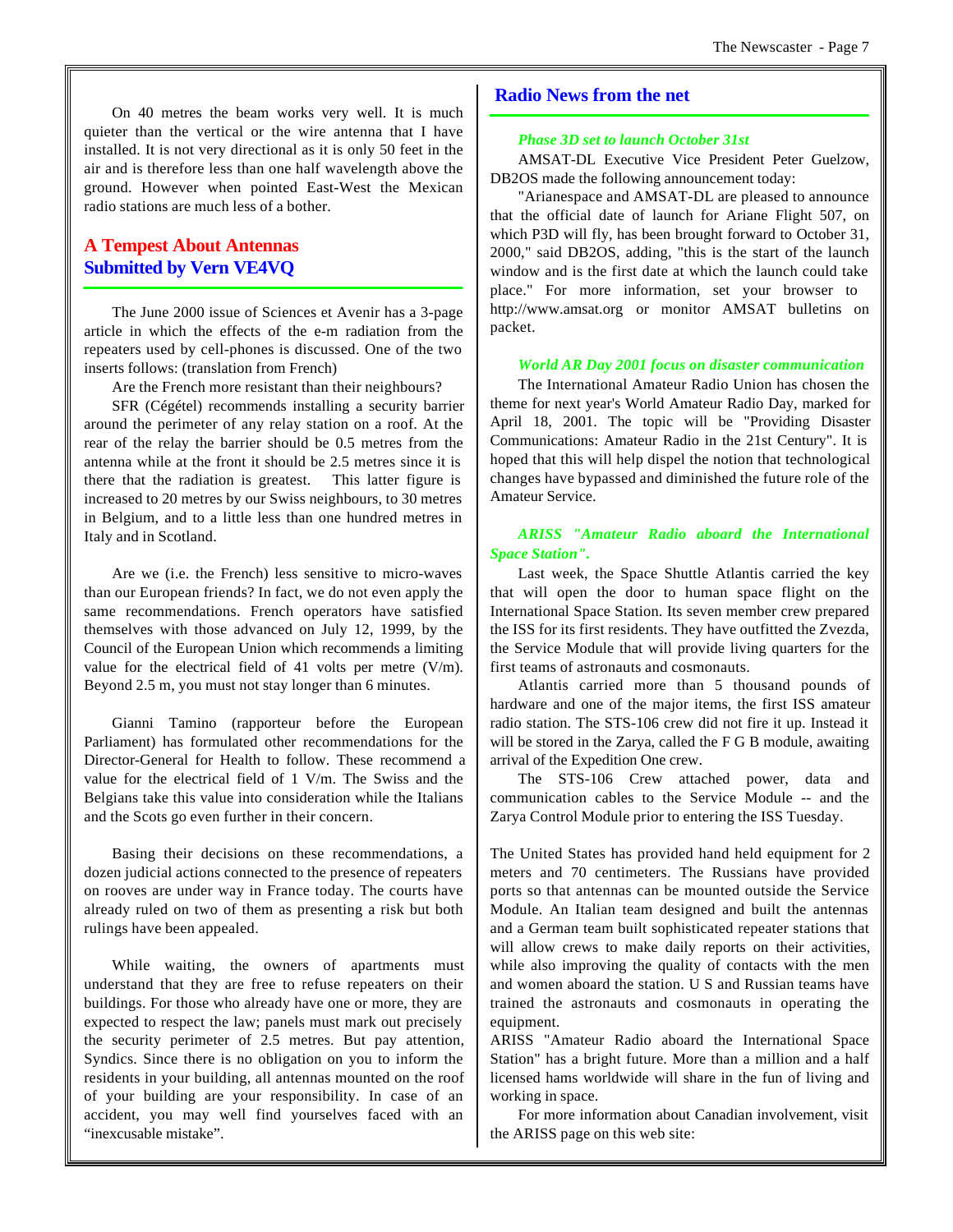#### Http://www.rac.ca/ariss.htm  *AMATEURS LOSING INTEREST IN SATELITES?*

AMSAT UK's Satellite Colloquium at the University of Surrey spoke of the fact most AMSAT groups are reporting reduction in membership figures and lower attendance at meetings and conferences. The only exception is AMSAT DL whose membership has remained constant.

#### *UN SPACE WEEK IS AN OPPORTUNITY TO FOCUS ON AMATEUR RADIO*

The UN General Assembly in resolution 54/68 recently decided to celebrate a UN Space Week from 4 to 10 October each year at the international level to recognize the contributions of space science and technology to the betterment of humanity. This week presents an ideal opportunity to focus on Amateur Radio and its contribution to satellite technology.

#### *First ever LF/HF cross-band transatlantic QSO*

On the weekend of September 9/10, 2000, Morse signals transmitted by Dave Bowman, G0MRF located in a suburb of London England, were easily copied in Sydney Nova Scotia Canada, by John Currie VE1ZJ.

On the same evening, transmissions by Jack Leahy VE1ZZ on the Canadian side were heard by G0MRF in England.

Reception of signals were confirmed on 20 metres.

On the Canadian side, this is a continuation of the experimental use of 136 kHz band reported by Larry Kayser VA3LK earlier this year. Canada does not have an Amateur band at 136 kHz, but RAC has had a proposal to Industry Canada since early 1999 for a secondary allocation from 135.7 to 137.8 kHz.

#### G0MRF reports:

The location for G0MRF was a West London tower block in Feltham, just South of Heathrow airport. The 15th story, top floor flat, is the home of Sean Griffin 2E1AXK. We were joined by Tony Fell G7DGW. The dipole was 're-worked' to give a standard sloping antenna with two wires each 250 feet long. The angle between the two was about 60 -80 degrees. The ends of the wires were about 30 feet above ground and tied off with 50 lb. breaking strain fishing line. The earth was connected to the plumbing system of the building. The antenna was of coarse fed from the top, at about 160 feet AGL.

Loading was a combination of fixed inductor in series with a variable coil. Matching was achieved by earthing the base of the fixed coil and tapping a few turns up. Once this was wired up I used an amplified DDS source to drive a modified version of the reflectometer bridge published in Rad-Com 9/2000. With this little circuit ( 3 x 50R resistors and a transformer) the antenna loading and matching was completed in less than 3 minutes.

The transmitter was a converted Decca unit with a DC input of 58 Volts at 5 Amps. Antenna current peaked at 7.2

Amps. Drive was a 'SM6LKM' DDS with 0.25Hz steps at 136k.

John, Larry, and Jack on the other side of the Atlantic were all aware of the schedule and frequency for the tests. After about an hour John called to confirm he could see the signals and would I QSY up 1Hz to clear a Loran line. No problem.

The crossband QSO was then completed without problem with 'O' signals on both 135.711 and 14.043 MHz.

Interestingly I then reduced power to just 400W DC input, or about 320W TX output and John reported an M signal. Even allowing for the large antenna I believe this shows that Many UK / EU stations will be able to make the transatlantic path this winter.

In another telephone conversation, John reported that Jack VE1ZZ was transmitting on 136.5kHz using a long horizontal antenna ('OLB style) Unfortunately, Jack does not have a computer for QRS. Using Spectran with about 40Hz across the screen we looked very closely for Jacks 10 second dashes. After about a minute we spotted several dashes, broken by static, about 8Hz above 136.500. In a phone call to Jack I asked are you transmitting now 8Hz off frequency? No said Jack, my counter says its only 7 Hz...........I'll settle for that.

In one evening:

136kHz signals from the UK heard in Canada and CT

A QSO crossband to 20m G/VE

136kHz signals transmitted from Canada heard in the UK

#### VE1ZJ reports:

-----------

Dave had surprisingly strong signal into FN95 Cape Breton Island , Nova Scotia Canada. His freq was 135.711 kHz.

1 - Weak dashes were first observed at just after 2205Z

2 - 2218 my sunset 128.9 was S-3, 138.9 was S-2 noise was extremely low

3 - 2233 128.9 S-4.5 138.9 S-1 lot of dashes it looked like G0MRF was coming across the pond

4 - 2240 S-5 128.9 S-3

5 - 2245 solid copy on G0MRF

6 - Crossband qso 135.71 kHz to 14043 completed 10 Sept 0008Z G0MRF 135 VE1ZJ 14 MHz

7 - Daves signals were O copy I could see every dot and dash at 0000 z on the 10th.

8 - At that time 128.9 S-6 138.9 S-6 S-7 represents field strength of 100 micro volts per mtr I would estimate Daves sigs at a little less than S-0 at least 36 db below DCF39.

After 0100 sigs dropped off to m copy and by 0250 they were t and fading. I did not see them on spectrogram agn

9 - I believe the sig to noise ratio dropped because qrn went up and I think we hsd qrm from the Marathon stn The qrm had a spectral line at 135.782 kHz.

10 - The interfering stn began to fade and by 0245 had M copy agn 128.9 was S -8.5 138.9 S5.5

11 - noise however was now about 4 S-units higher than at sunset Did not see David after 0250 on 135.71